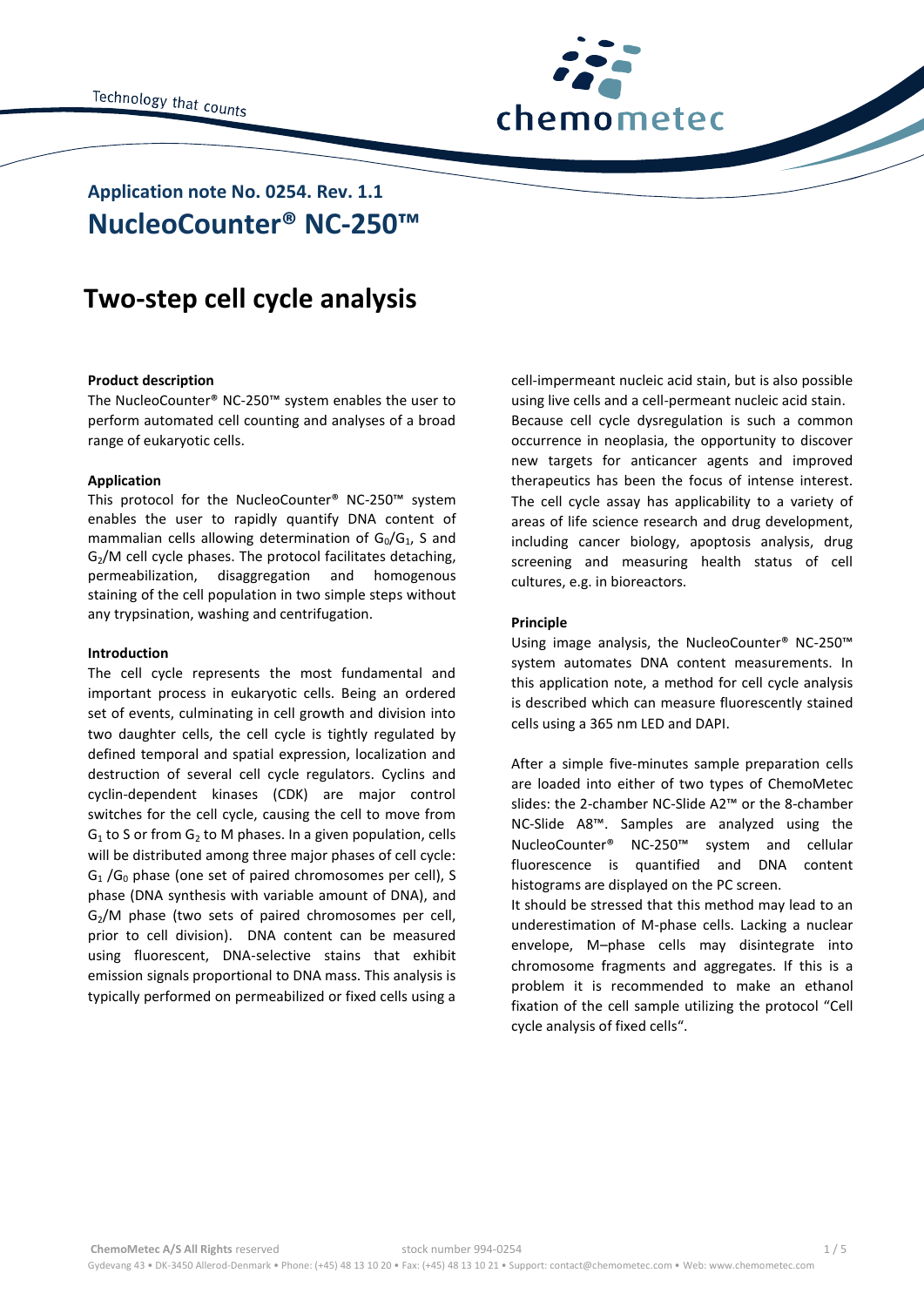# **Procedure**

# Materials

- Cells to be stained\*
- Phosphate buffered saline (PBS)\*
- **Solution 10** (Lysis buffer)
- **Solution 11** (stabilization buffer)
- **Solution 12** (500 µg/ml DAPI)
- **NC-Slide A2™** or **NC-Slide A8™**

# \* provided by the user

Prior to analysis prepare an appropriate amount of **Solution 10** containing 10 µg/ml DAPI. E.g., add 20 μl of **Solution 12**  to 980 μl of **Solution 10** and mix.

- Do not store **Solution 10** supplemented with DAPI for more than 1 day.
- The optimal concentration of DAPI may vary between cell types. Do not exceed 20 µg/ml DAPI.

# Protocol for cells in suspension

# Important notes:

For proper staining it is crucial to keep the cell density within the range of  $2x10^6$  to  $4x10^6$  cells/ml. In case of limited amounts of cells the procedure can be scaled down, e.g for 2x10<sup>5</sup> to 4x10<sup>5</sup> cells use 100 µl of **Solution 10 and Solution 11** in steps 1 and 2.

- 1. Harvest  $5x10^5$  to  $1x10^6$  cells by centrifuging 5 min. at 400 g at room temperature. Wash once with PBS, remove PBS completely and thoroughly resuspend cells in 250 µl **Solution 10** supplemented with 10 µg/ml DAPI.
- 2. Incubate cells at 37° C for 5 minutes, add 250 µl **Solution 11** and proceed to step 3.
- 3. Engage the NucleoCounter® NC-250™ by starting the NucleoView™ NC-250 software.
- 4. Depending on the number of samples a 2-chamber slide (**NC-Slide A2™**) or an 8-chamber slide (**NC-Slide A8™**) can be used.
	- a. **NC-Slide A2<sup>™</sup>:** Load ~30 µl of each of the cell suspensions into the chambers of the slide. Place the loaded slide on the tray of the NucleoCounter® NC-250™ and select "**2-Step Cell Cycle Assay**", sample unit **NC-Slide A2** and press RUN.
	- b. **NC-Slide A8™**: Load 10 µl of each of the cell suspensions into the chambers of the slide. Place the loaded slide on the tray of the NucleoCounter® NC-250™ and select "**2-Step Cell Cycle Assay**", sample unit **NC-Slide A8** and press RUN.
- 5. Cellular fluorescence is quantified and DNA content histograms are displayed on PC screen. Markers in the displayed histograms can be used to demarcate cells in the different cells cycle stages (see figure below).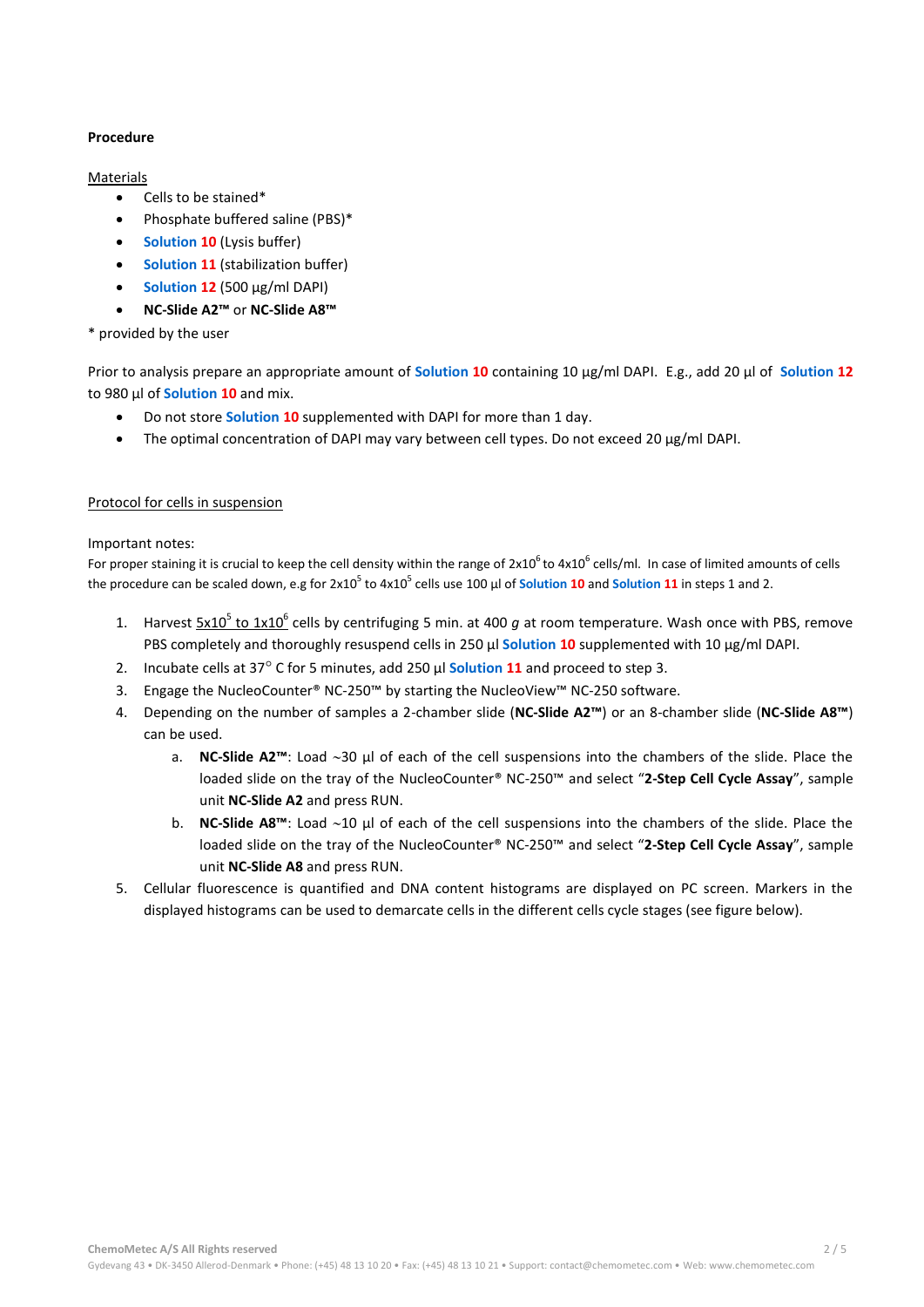# Protocol for cells attached to T-flasks, cell culture plates or micro-carriers

## Important notes:

For proper staining it is crucial to use the amounts specified in steps 1 and 2. This procedure specifies the amount required for cells growing in 6-well culture plates having a growth area of  $\sim$ 9.5 cm<sup>2</sup> per well. The procedure can be scaled up or down. Accordingly, for a T25 flask (25 cm²) use 660 µl of **Solution 10** and **Solution 11** in steps 1 and 2. Examples of other formats are given in Table 1. The number of seeded cells needs to be optimized for each cell type to have a sufficient number of cells for the analysis and at the same time avoiding the cells to arrest in G<sub>1</sub> due to high confluences of the cells. A starting point could be to seed out a total of 2.5x10<sup>5</sup> to  $5x10<sup>5</sup>$  cells/well in a 6-well culture plate the day before the experiment.

- 1. Remove culture medium, wash once with 3 ml of PBS, remove PBS completely and add 250 µl of **Solution 10**  supplemented with 10 µg/ml DAPI
- 2. Incubate cells at 37° C for 5 minutes, resuspend cells thoroughly by pipetting, add 250 µl **Solution 11** and proceed to step 3.
- 3. Engage the NucleoCounter® NC-250™ by starting the NucleoView™ NC-250 software.
- 4. Depending on the number of samples a 2-chamber slide (**NC-Slide A2™**) or an 8-chamber slide (**NC-Slide A8™**) can be used.
	- a. **NC-Slide A2<sup>™</sup>:** Load ~30 µl of each of the cell suspensions into the chambers of the slide. Place the loaded slide on the tray of the NucleoCounter® NC-250™ and select "**2-Step Cell Cycle Assay**", sample unit **NC-Slide A2** and press RUN.
	- b. **NC-Slide A8<sup>TM</sup>:** Load ∼10 µl of each of the cell suspensions into the chambers of the slide. Place the loaded slide on the tray of the NucleoCounter® NC-250™ and select "**2-Step Cell Cycle Assay**", sample unit **NC-Slide A8** and press RUN.
- 5. Cellular fluorescence is quantified and DNA content histograms are displayed on PC screen. Markers in the displayed histograms can be used to demarcate cells in the different cells cycle stages (see figure below).

| No. of wells                        |       |       | 12    | 24   |      |
|-------------------------------------|-------|-------|-------|------|------|
| Culture area, cm <sup>2</sup> /well | ~22.0 | ~29.5 | ~23.8 | ~1.9 | ~1.0 |
| Solution 10 with DAPI, µl           | 580   | 250   | 100   | 50   | 30   |
| Solution 11, $\mu$                  | 580   | 250   | 100   | 50   | 30   |

| Table 1: volumes of Solution 10 with DAPI and Solution 11 required for different types of cell culture plates |  |  |  |
|---------------------------------------------------------------------------------------------------------------|--|--|--|
|---------------------------------------------------------------------------------------------------------------|--|--|--|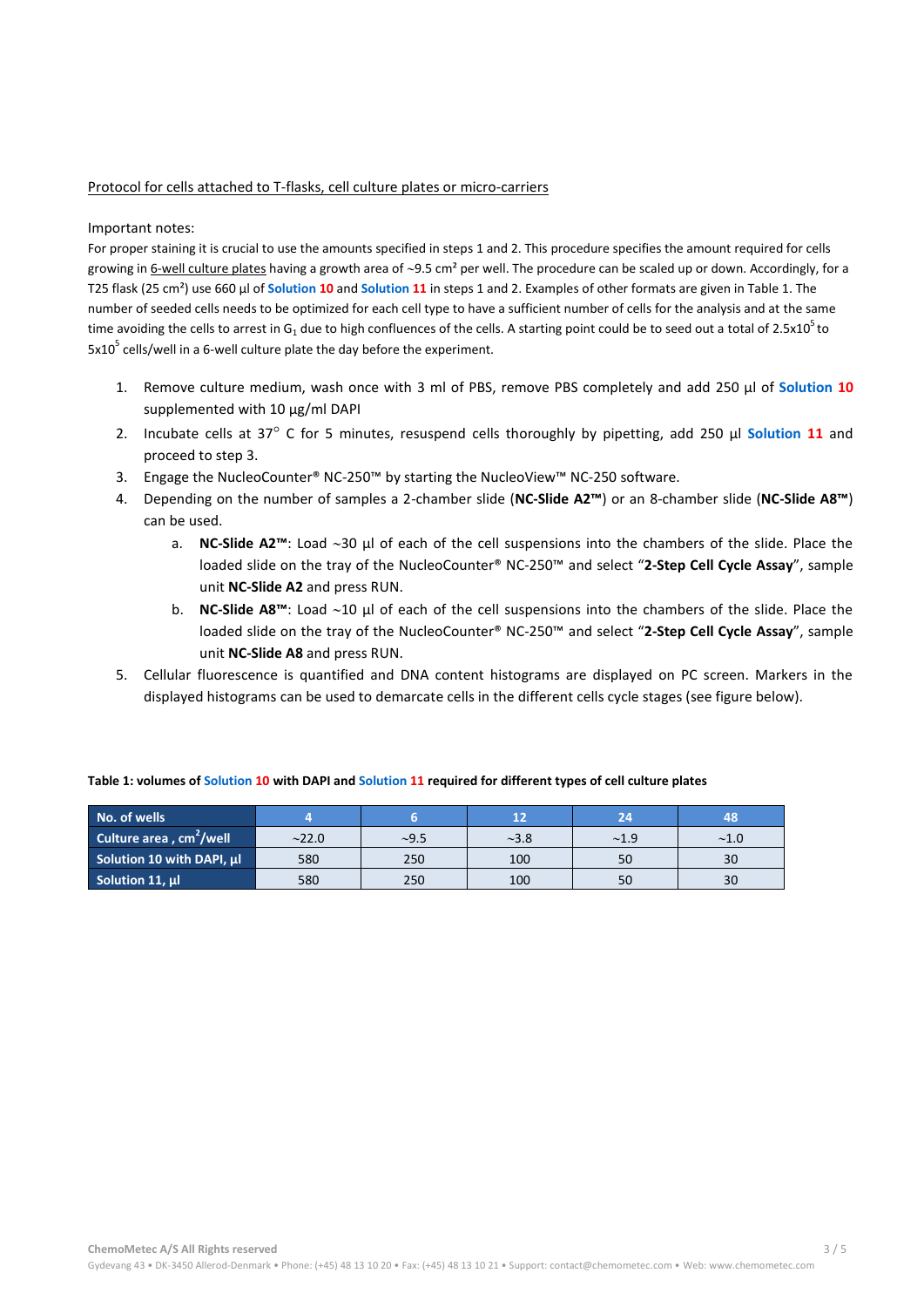

## **Troubleshooting**

## Inappropriate loading of the NC-Slides:

Due to variations in chamber volumes the exact amount needed to fill the chamber may vary. Make sure that the chamber is completely filled and that no excess liquid spreads into other chambers or onto the top of the coverslip. Furthermore, avoid introduction of air bubbles into the chambers. Insufficient filling and air bubbles may cause cell movement compromising the quality of the image analysis.

## Intensity of  $G_1/G_0$  peak varies from sample to sample:

If the intensity of the  $G_1/G_0$  peak varies between samples (using the same cell type) it is recommended to add extra **Solution 12** (DAPI) to each of the samples and incubate another 5 minutes at 37° before re-analyzing in the NucleoCounter® NC-250™. E.g. by adding 5 µl of **Solution 12** to 495 µl of cell sample the DAPI concentration is increased from 5  $\mu$ g/ml to 10  $\mu$ g/ml. Note that an increase in DAPI concentration in general will enlarge the CV (Coefficient of Variation) of the  $G_1/G_0$  peak.